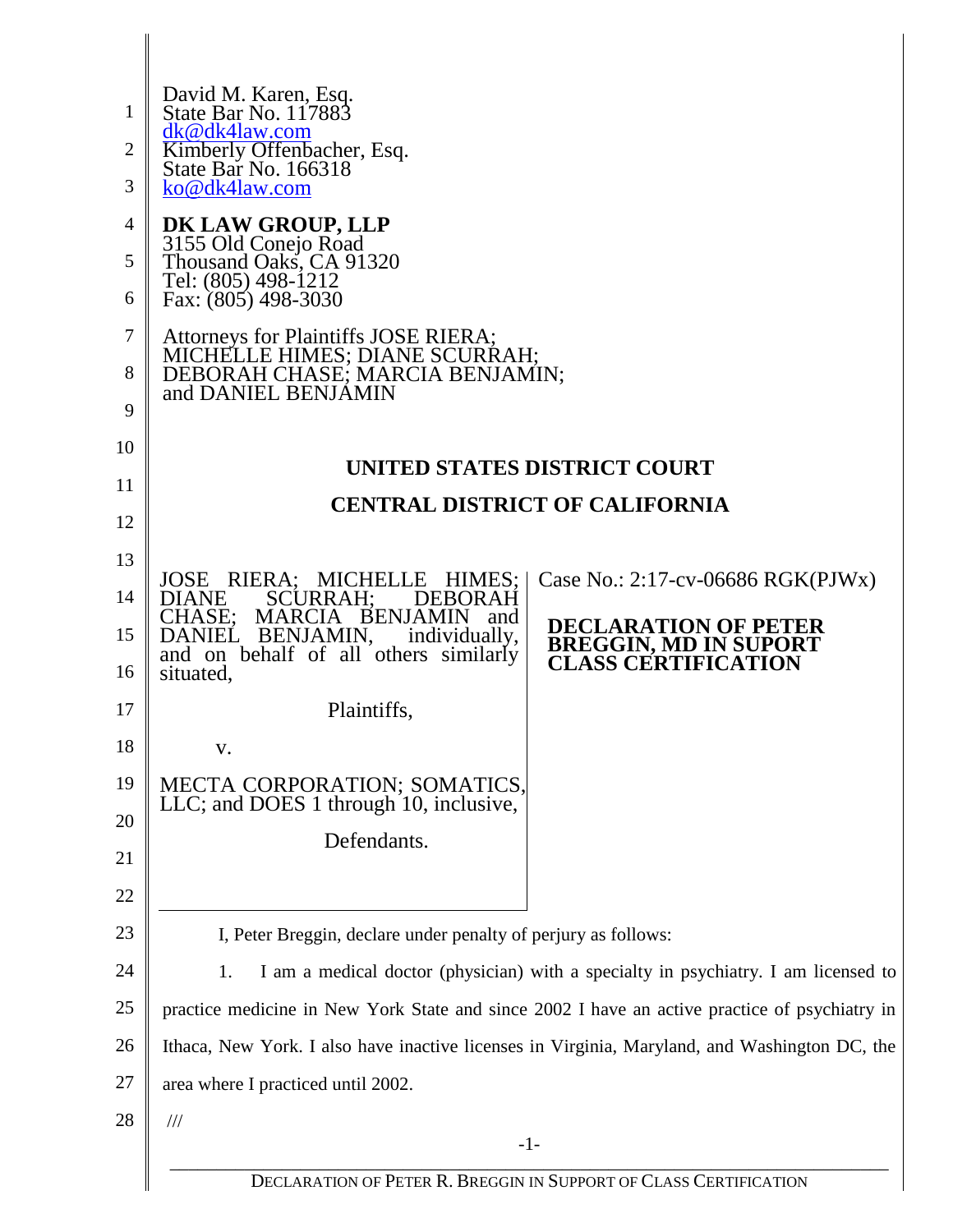1 2 3 4 5 6 7 8 9 10 11 12 2. I graduated from Harvard University with honors in 1958 and Case Western Reserve School of Medicine in 1962, where I conducted four years of psychopharmacology lab research with controlled animal trials under a grant from the National Institute of Mental Health, resulting in the first two published papers in the field of psychopharmacology. In 1963, I earned the highest grade in the country on the psychiatry portion of the National Board of Medical Examiners used to qualify for medical licenses. I completed a mixed internship in medicine and psychiatry at the State University of New York Upstate Medical Center (SUNY). I completed my first year of residency at Harvard's main teaching hospital, working in the Massachusetts Mental Health Center, and a teaching fellowship at Harvard Medical School. I finished my second and third year of psychiatric residence at SUNY. Following that I was a full-time Consultant with the National Institute of Mental Health (NIMH) in Washington, DC while a commissioned officer in the U.S. Public Health Service (1966-1968).

13 14 15 16 3. Throughout my career, I have taught as a faculty member or adjunct professor at multiple universities, including the University of Maryland (1968-1970), Washington School of Psychiatry (1968-1972), George Mason University (1990-1996), Johns Hopkins University (1996-1999), and the State University of New York at Oswego (2007-2008, 2010-2014).

17 18 19 20 4. From 1998 to 2002, I was the Founder and Editor-in-Chief of *Ethical Human Sciences and Services: An International Journal of Critical Inquiry* (now titled *Ethical Human Psychology and Psychiatry*). I currently serve as an editorial consultant to numerous other publications, including the *International Journal of Risk and Safety in Medicine*.

21 22 23 24 25 26 27 28 5. I have written numerous publications on the practice of electroconvulsive therapy ("ECT"). A true and correct copy of my Resume is attached as Exhibit A which includes my complete bibliography. Dating back to 1979, I wrote the medical book, *Electroshock: Its Brain-Disabling Effects* (New York: Springer), which remains the only medical textbook that focuses on the harms caused by ECT. Since then I have written many medical articles on electroshock treatment, including "Electroshock Therapy and Brain Damage: The Acute Organic Brain Syndrome as Treatment" in *Behavior and Brain Sciences* (1984), "Neuropathology and Cognitive Dysfunction from ECT" in *Psychopharmacology Bulletin* (1986), "Electroshock: Scientific,

-2- \_\_\_\_\_\_\_\_\_\_\_\_\_\_\_\_\_\_\_\_\_\_\_\_\_\_\_\_\_\_\_\_\_\_\_\_\_\_\_\_\_\_\_\_\_\_\_\_\_\_\_\_\_\_\_\_\_\_\_\_\_\_\_\_\_\_\_\_\_\_\_\_\_\_\_\_\_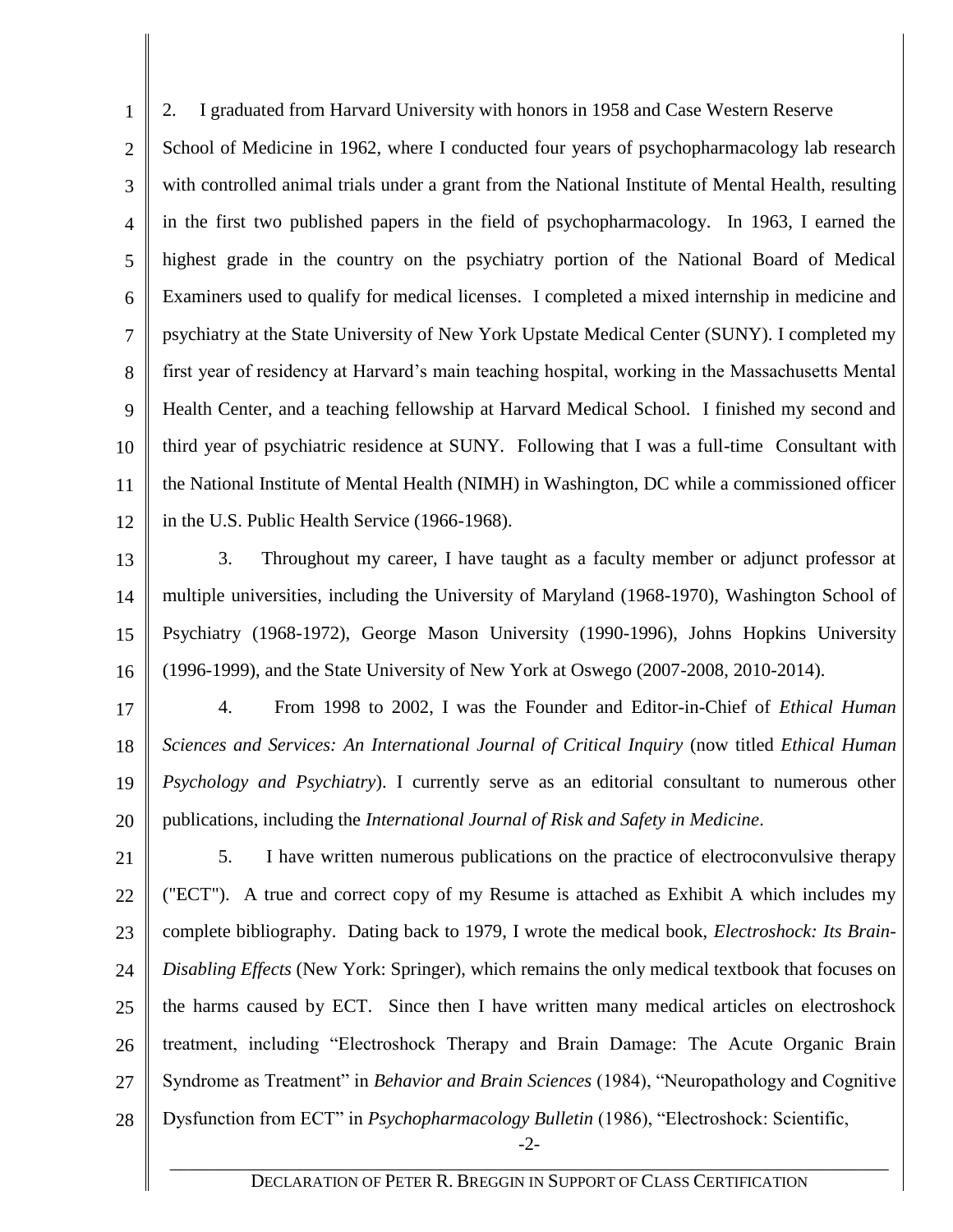1 2 3 4 ethical, and political issues" in *International Journal of Risk & Safety In Medicine* (1998), "The FDA should test the safety of ECT machines" in *International Journal of Risk & Safety in Medicine* (2010) and "The Utmost Discretion: How Presumed Prudence Leaves Children Susceptible to Electroshock" in *Children & Society* (2014).

5

6 7

8

6. I have also written many books chapters on ECT and have discussed it in detail in a series of my medical textbooks, most recently, *Brain-Disabling Treatments in Psychiatry: Drugs, Electroshock and the Role of the FDA, Second Edition* (New York: Springer Publishing Company, 2008).

9 10 11 12 13 14 15 16 17 18 7. In 1985, the National Institutes of Health (NIH) invited me to be the scientific presenter on the subject of "Neuropathology and Cognitive Dysfunction from ECT" at its *Consensus Development Conference on Electroconvulsive Therapy, June 10-12, 1985.*  Consensus Conferences are significant scientific and media events in which acknowledged, wellknown experts make presentations on controversial topics and a panel without conflicts of interest renders a consensus from the presentations. The Consensus Conference final statement regarding ECT were published in *JAMA* ("Consensus Conference: Electroconvulsive Therapy," *Journal of the American Medical Association, No. 15, October 1986.*). My scientific presentation, along with others, was individually published ("Neuropathology and Cognitive Dysfunction from ECT" in *Psychopharmacology Bulletin,* 1986).

19 20 21 22 8. Electroconvulsive therapy is the practice of inducing a grand mal motor seizure through application of electricity to the head and brain. It began in 1938, when Ugo Cerletti and Lucio Bini observed the shocking pigs to render them manageable before slaughter. It has been in widespread use across the States, including California for decades.

23

24 25 26 27 28 -3- 9. ECT is primarily used on patients seeking treatment for major depression. It is also liberally prescribed for a broad range of psychiatric conditions including bipolar disorder, schizophrenia and catatonia. I believe the practice has become more widespread since 1979, when I estimated that 100,000 people received ECT per year in the United States. A report by the California Department of Mental Health indicates that over 18,000 people underwent ECT treatment in California in 2001 alone. While there is no formal record of the exact number of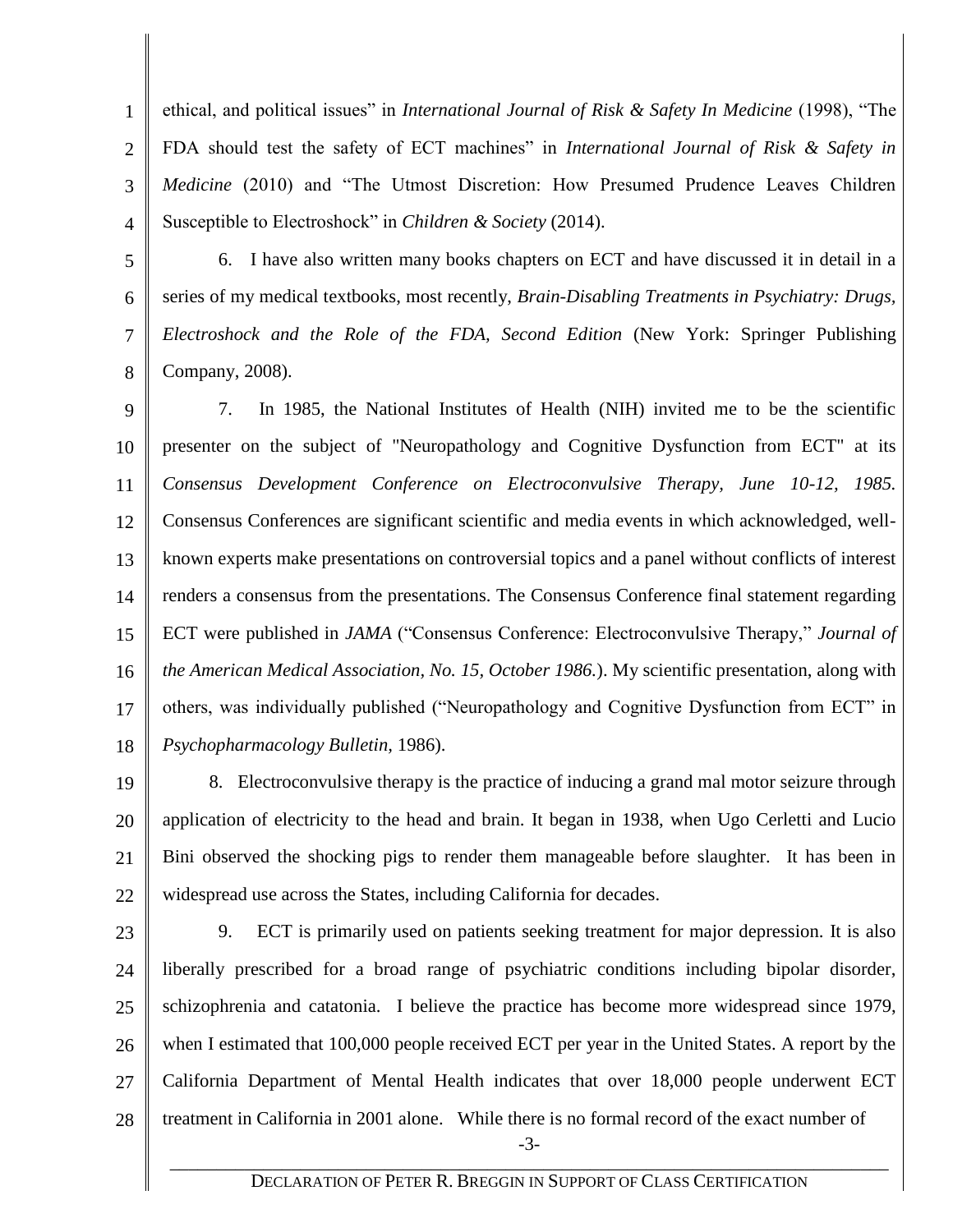1 2 patients who undergo ECT in California each year, my estimate is that it would amount to several thousand per year, perhaps tens of thousands.

3

4

5

6

7

8

 10. Early in my career, I administered ECT and supervised a ward upon which ECT was performed. Throughout my career I have observed the effects of ECT. Based upon all my education, experience, training and study of ECT to date, it is my opinion, as to a reasonable medical certainty, that ECT inherently causes damage to the brain, causing symptoms such as severe permanent memory loss, cognitive impairment, and apathy and indifference towards oneself and others.

9 10 11 12 13 14 15 16 17 18 11. Prior to 1979, the psychiatric community acknowledged that the purpose of ECT was to damage the brain. In 1979, the year that the FDA first ordered the submission of all safety and effectiveness data relating to ECT treatment, I published my aforementioned medical textbook, *Electroshock: Its Brain-Disabling Effects*. In the book, I quoted from the scientific literature the statements of many leading advocates of ECT that brain damage was the intended effect of ECT. Around this time, because of the negative publicity, the dialogue surrounding ECT shifted away from brain damage, and ECT proponents instead began to assert that ECT is a way of correcting chemical imbalances in the brain. There is no scientific foundation for this recent claim that ECT corrects biochemical imbalances. In fact, by causing widespread dysfunction and harm throughout the brain ECT causes biochemical imbalances, as well as other pathological results.

19 20 21 22 23 24 25 26 27 28 12. ECT universally damages the brains of patients who receive it, and the mechanism of trauma is identical among all ECT victims. Some patients are fortunate enough to escape grossly obvious dysfunctionality, enduring relatively minor cognitive impairment and loss of memory for the days, weeks or months surrounding the treatment. Other patients will experience severe memory losses covering prior decades, as well as continuing memory dysfunction and over all cognitive dysfunction with emotional apathy, disinterest or blunting. Although the degree of harm varies, the nature of the harm caused by ECT is consistently the same, specifically including: (1) retrograde memory loss (past memories injured or destroyed) with the worst losses nearer to the ECT treatments; (2) especially severe memory loss surrounding the ECT itself; (3) anterograde memory loss (a broad term referring to persisting memory and cognitive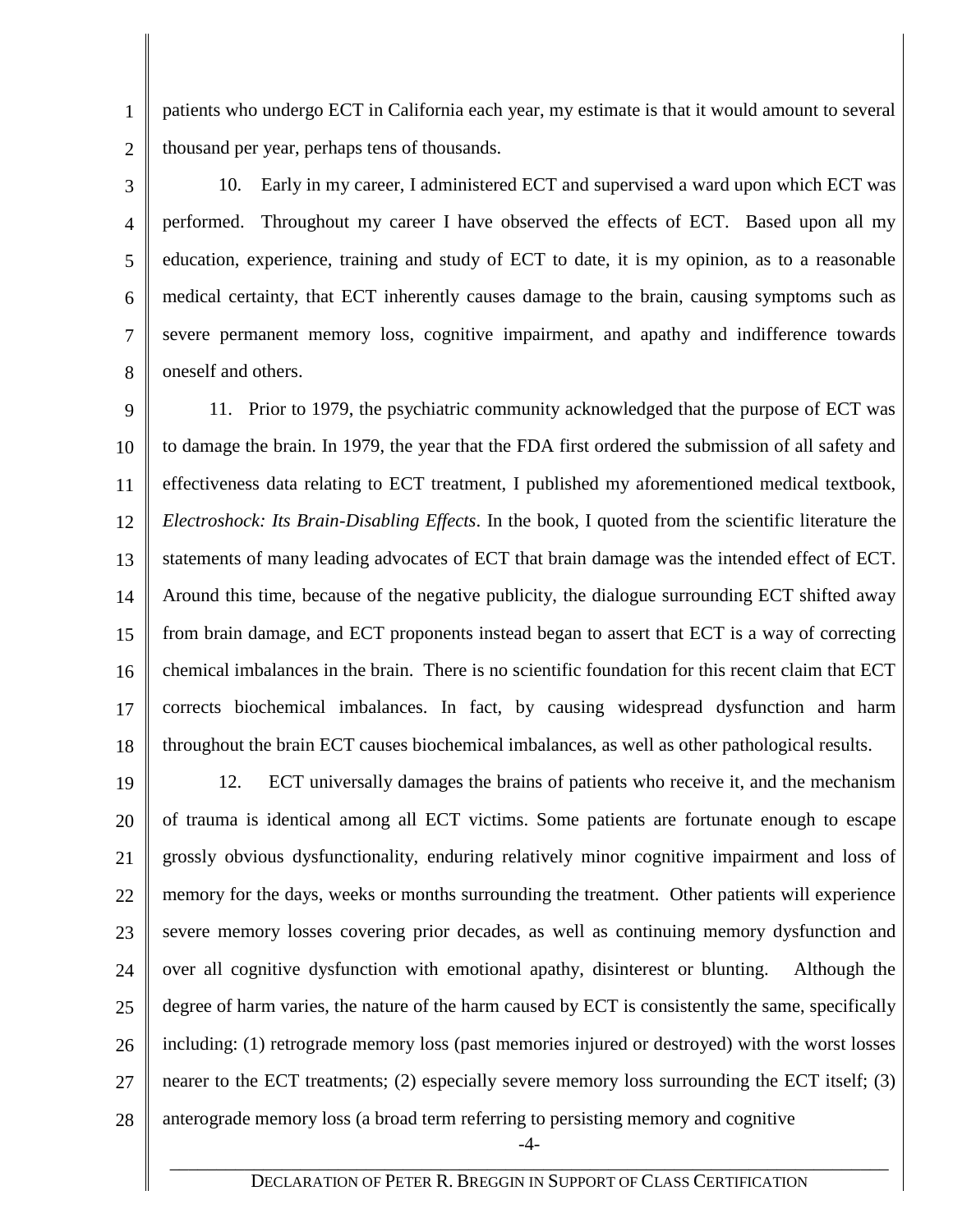1 dysfunction); and (4) degrees of apathy or disinterest.

13. The reason that all ECT patients endure similar injuries is that the treatments attempt to provide a suitable amount of current to the brain to produce a seizure. The current and the seizures then produce most of the harm, including through the breakdown of the blood brain barrier, hypertension, anoxia, exhaustion of energy sources, heat injury, and electrical injury.

2

3

4

5

6 7 8 9 10 11 12 13 14 15 16 17 18 19 20 21 14. **The result in all cases without exception is a concussive-like traumatic brain injury from every single effective treatment.** The immediate result of this injury is a total disruption of the brain's electrical pattern, driving the recording needle on the EEG strip into a series of explosive, jagged peaks. This is often followed by flat-lining, with a straight line on the EEG indicating that the brain has temporarily stopped functioning, at least in respect to this gross measurement of activity. If the ECT treatment proceeds routinely, the patient is immediately driven into a comatose state. Recovery from the coma then requires several minutes or more in a specialized recovery room under constant supervision. The individual then awakens in a confused state, usually with apathy, and with no memory of what has happened. As the ECTs increase in number, the patient typically awakens from the coma with increasing amounts of brain dysfunction and injury, often with headaches and nausea. There can be no legitimate doubt that ECT damages the brain and mind—no more than there can be about repeated blows on the head that render and individual comatose and then confused and disoriented on awakening. The only question is how much recovery occurs—and anyone who claims that such repeated assaults on the brain are harmless is ignoring the fact that repeated severe traumatic injuries to the brain that cause coma will inevitably leave persistent negative aftereffects to the brain and mind.

22

23 24 25 15. No mechanism of action by which ECT "treats" depression has been identified or proven to this day by the advocates of the treatment; but there is considerable evidence that the apathy and disinterest caused by the treatment is mistaken for improvement by some patients, families and physicians.

26 27 28 -5- 16. Some ECT advocates claim that ECT reduces the risk of suicide. This is an easy claim to test, because the endpoint, suicide, can be easily measured and recorded. Yet there is no sound scientific evidence that ECT reduces the risk of suicide while there is some evidence that it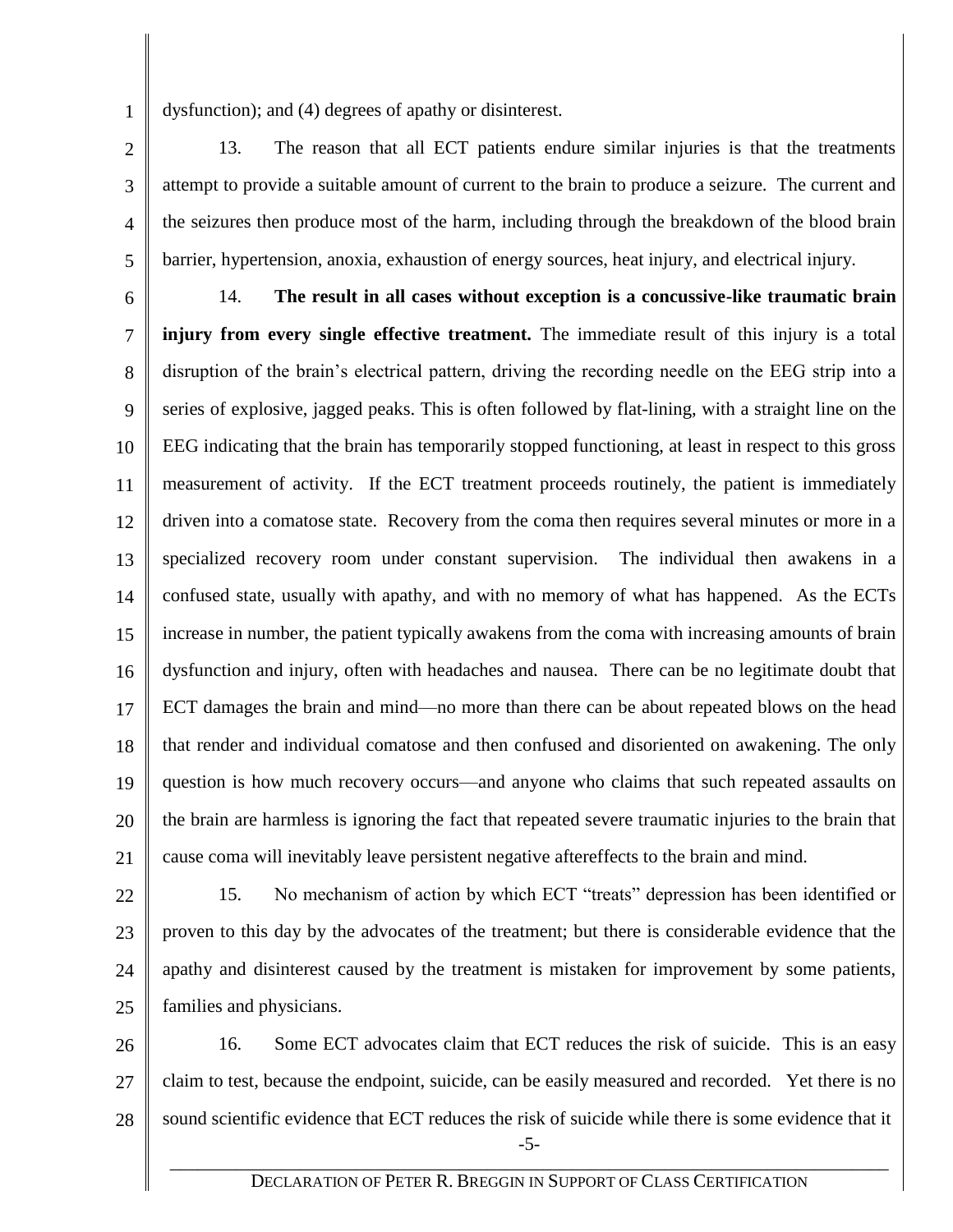1 2 increases the risk, probably because of the despair patients feel when they realize they have been harmed.

3 4 5 6 7 8 9 10 11 12 17. The "newer" and allegedly "modified" forms of ECT are not different or less harmful than the original form, as both apply enough electricity to the head of a patient to induce a major motor seizure. It is impossible to induce a major motor seizure through application of electricity to the cranium without causing traumatic brain injury. Indeed, contemporary ECT is more damaging to the brain because it requires much higher energy doses in order to produce a seizure in patients who given prior sedatives for sleep or anxiety, and then anesthesia during the ECT treatments. Sedatives and anesthesia increase the seizure threshold, requiring these more traumatic doses of electricity. In previous years 200 milliamps of electrical current were commonly used in humans as well as in animal experiments to produce seizures as a part of ECT, while today the doses produced by the machines are over 1,000 milliamps.

13 14 15 16 17 18 19 20 21 22 23 24 25 18. The clinical markers of brain damage and chronic traumatic encephalopathy resulting from ECT include pinpoint hemorrhages, neurogenesis, scattered cell death in the regions beneath the electrodes, vascular wall damage, gliosis, nerve cell abnormalities, dilated blood vessels, and other markers. Brain damage caused by ECT to an individual patient can sometimes be documented by brain scans, electroencephalograms, and autopsy studies. The most sensitive methods for detecting the extent of brain damage from any cause, including ECT, are a clinical interview by an experienced and well-informed clinician who involves the family and neuropsychiatric testing by an experienced and well-informed psychologist. It is my opinion, that the application of a large enough electric current to induce a grand mall or generalized seizure with unconsciousness causes brain injury is well supported by the medical community and findings developed over a significant time in scientifically reliable publications. The following publications confirm pathology damage in the brain or memory and cognitive dysfunction to indicate an underlying physical damage:

26 27 Alpers, B. (1946). The brain changes associated with electrical shock treatment. A critical review. *Journal-Lancet, 66*, 363-369.

28

-6- \_\_\_\_\_\_\_\_\_\_\_\_\_\_\_\_\_\_\_\_\_\_\_\_\_\_\_\_\_\_\_\_\_\_\_\_\_\_\_\_\_\_\_\_\_\_\_\_\_\_\_\_\_\_\_\_\_\_\_\_\_\_\_\_\_\_\_\_\_\_\_\_\_\_\_\_\_ Alpers, B. & Hughes, J. (1942a). The brain changes in electrically induced convulsions

DECLARATION OF PETER R. BREGGIN IN SUPPORT OF CLASS CERTIFICATION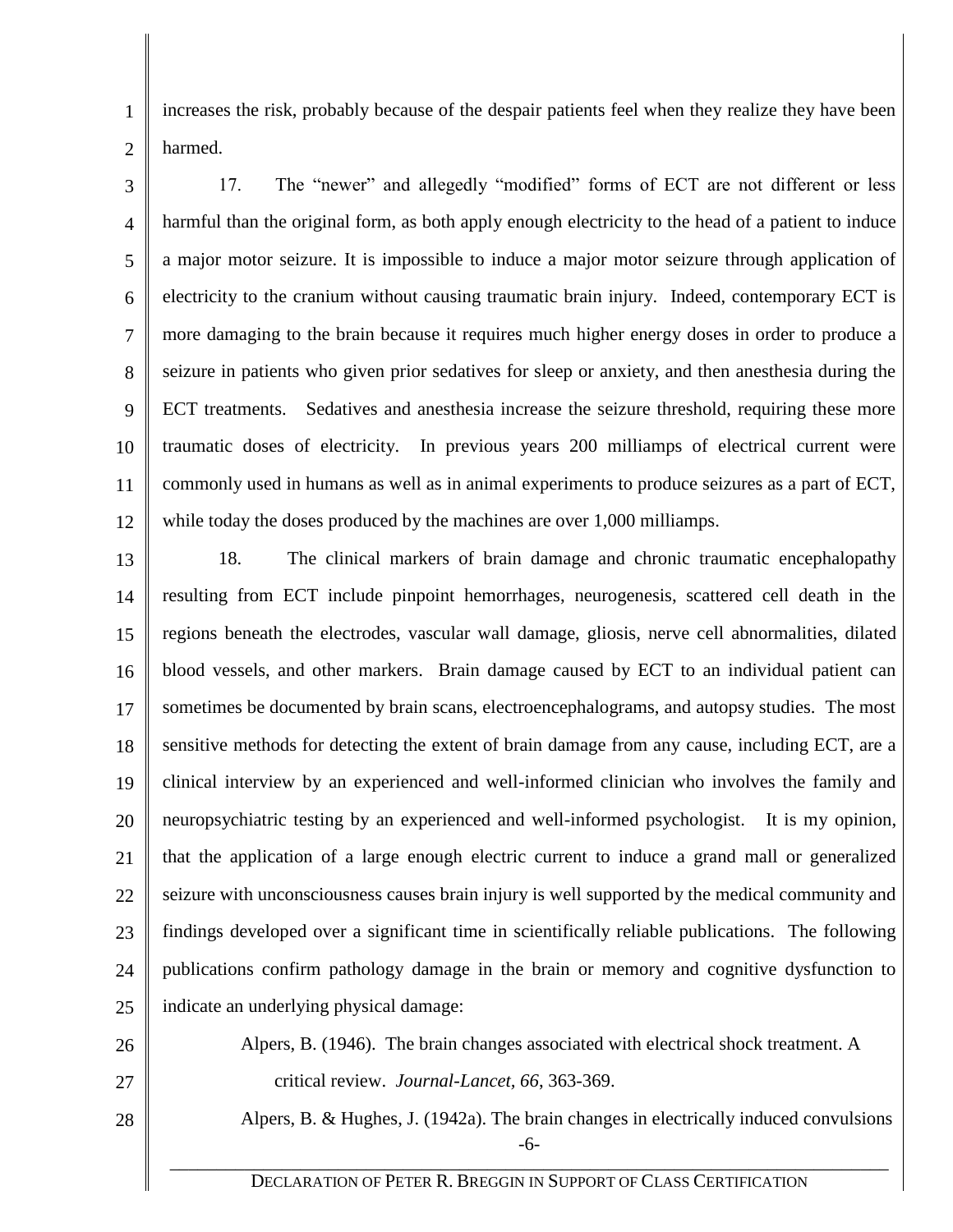|                | in cats. Archives of Neurology and Psychiatry, 47, 385-398.                              |  |
|----------------|------------------------------------------------------------------------------------------|--|
| $\mathbf{1}$   | Alpers, B. & Hughes, J. (1942b). The brain changes in electrically induced               |  |
| $\overline{2}$ | convulsions in the human. Journal of Neuropathology and Experimental                     |  |
| 3              | Neurology, 1, 173-180.                                                                   |  |
| 4              | Babayan, E. (1985). The structure of psychiatry in the Soviet Union. New York:           |  |
| 5              | International Universities Press.                                                        |  |
| 6              | Barrera S, Lewis N, Pacella B, et al. (1942). Brain changes associated with electrically |  |
| 7              | induced seizures. Trans Amer Neurol Assoc. Richmond, Va,. William Byrd Press,            |  |
| 8              | pp 31-35                                                                                 |  |
| 9              | Boyle, G. (1986, November). Concussion of the brain with electroconvulsive shock         |  |
| 10             | therapy (ECT): An appropriate treatment for depression and suicidal ideation?            |  |
| 11             | Australian Clinical Psychology, XX, pp. 21–27.                                           |  |
| 12             | Breggin, P. (1979). Electroshock: Its brain-disabling effects. New York: Springer.       |  |
| 13             | Breggin, P. (1980). Brain-disabling therapies. Chapter 23 in Valenstein E (ed.), The     |  |
| 14             | Psychosurgery Debate: Scientific, Legal and Ethical Perspectives (pp. 467–505).          |  |
| 15             | San Francisco, WH Freeman.                                                               |  |
| 16             | Breggin, P. (1981). Disabling the brain with electroshock. M. Dongier and & E.           |  |
| 17             | Wittkower (Eds.), Divergent Views in Psychiatry (pp. 247-271). Hagerstown, MD:           |  |
| 18             | Harper & Row.                                                                            |  |
| 19             | Breggin, P. (1986). Neuropathology and cognitive dysfunction from ECT. [Presented]       |  |
| 20             | at the Consensus Development Conference on Electroconvulsive Therapy,                    |  |
| 21             | sponsored by NIMH and NIH, 1985.] Psychopharmacology Bulletin, 22, 476–479.              |  |
| 22             | Breggin, Peter. Brain Disabling Treatments in Psychiatry. Chapter 8, "Electroshock for   |  |
| 23             | Depression." New York: Springer Publishing Company, 1997.                                |  |
| 24             | Breggin, P. (2007). ECT damages the brain: Disturbing news for patients and shock        |  |
| 25             | doctors alike. Ethical Human Psychology and Psychiatry, 9, 83-86.                        |  |
| 26             | Breggin, Peter. Brain-Disabling Treatments in Psychiatry: Drugs, Electroshock, and       |  |
| 27             | the Psychopharmaceutical Complex. Second Edition, Chapter 9, "Electroshock for           |  |
| 28             | Depression", Springer Publishing Company, New York, 2008.<br>$-7-$                       |  |
|                | DECLARATION OF PETER R. BREGGIN IN SUPPORT OF CLASS CERTIFICATION                        |  |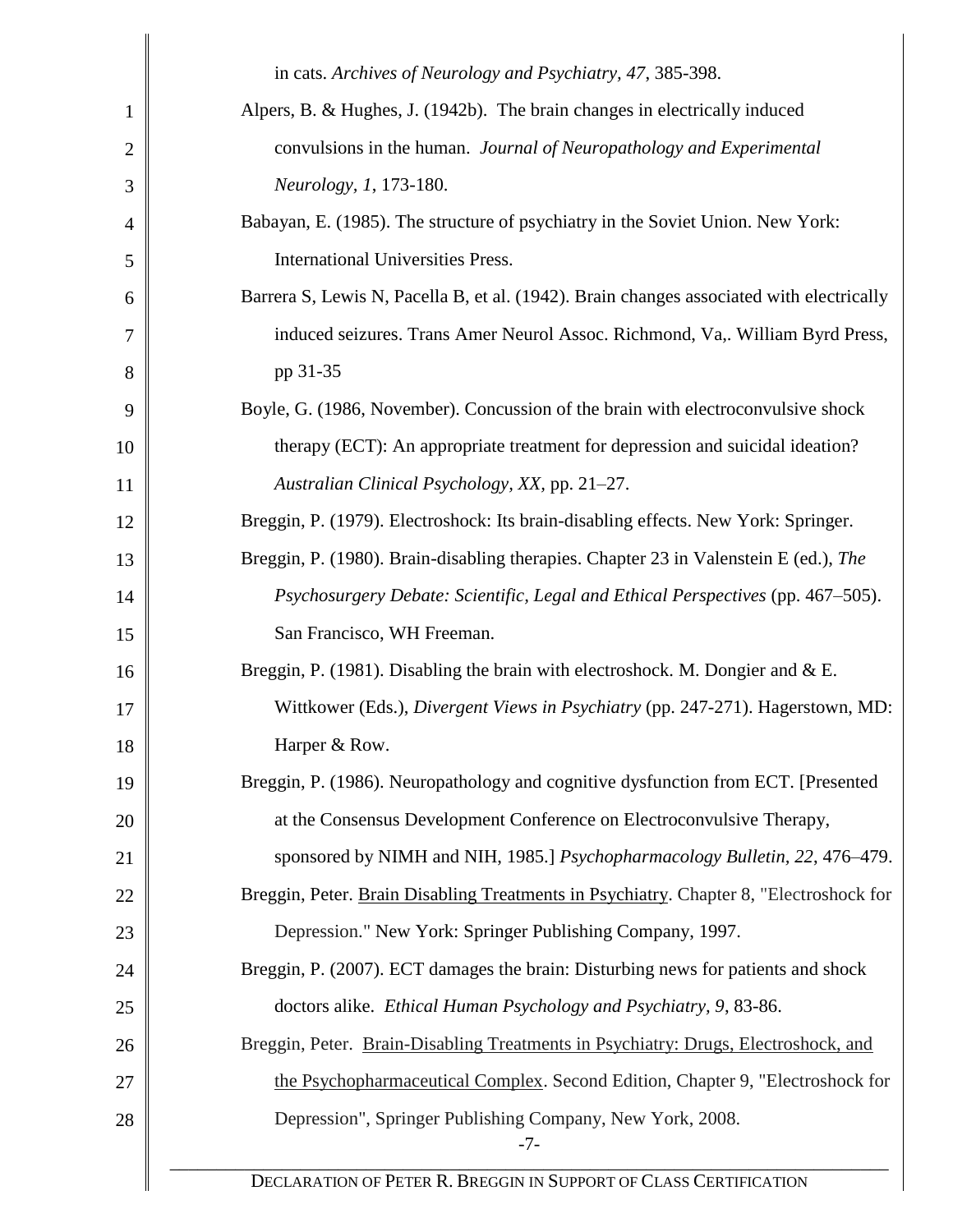|                | Breggin, P. (2010). The FDA should test the safety of ECT machines. International         |  |
|----------------|-------------------------------------------------------------------------------------------|--|
| $\mathbf{1}$   | Journal of Risk & Safety in Medicine, 22, 89-92.                                          |  |
| $\overline{2}$ | Breggin, P. (2014). For joint authorship, see van Daalen-Smith, et al. (2014).            |  |
| 3              | Cameron, D. G. (1994, Winter/Spring). ECT: Sham statistics, the myth of convulsive        |  |
| 4              | therapy and the case for consumer misinformation. Journal of Mind and Behavior,           |  |
| 5              | 15, 177-198.                                                                              |  |
| 6              | Cerletti U: Old and new information about electroshock. Am. J. Psychiatry, 107:87-        |  |
| 7              | 94,1950                                                                                   |  |
| 8              | Cerletti U: Electroshock therapy. JGin Exper Psychopath 15:191-217, 1954                  |  |
| 9              | Cerletti U: Electroshock therapy, in The Great Physiodynamic Therapies in Psychiatry:     |  |
| 10             | An Historical Reappraisal. Ed Sackle AM, et al. New York, Hoeber-Harper, 1956.            |  |
| 11             | Reprinted in The Age of Madness, Ed Szasz TS. Garden City, NY, Anchor                     |  |
| 12             | Press/Doubleday, 1973                                                                     |  |
| 13             | Cerletti U, Bini L: L'electroshock: le aiterazioni istopatologiche del sistema nervoso in |  |
| 14             | sequito all'. E S Riv Sper Freniatr ecc 64,1940                                           |  |
| 15             | Consensus Conference: on Electroconvulsive Therapy. (1985). Journal of the                |  |
| 16             | American Medical Association, 245, 2103-2108.                                             |  |
| 17             | Daniel, W., Crovitz, H., Weiner, R., and & Rogers, H. (1982). The effects of ECT          |  |
| 18             | modifications on autobiographical and verbal memory. Biological Psychiatry, 17,           |  |
| 19             | 919-924.                                                                                  |  |
| 20             | Ferraro A, Roizen L (1949). Cerebral morphologic changes in monkeys subjected to a        |  |
| 21             | large number of electrically induced convulsions. Am J Psychiatry 106:278-284.            |  |
| 22             | Ferraro A, Roizen L, Helford M. (1946). Morphologic changes in the brain of monkeys       |  |
| 23             | following electrically induced convulsions. Neuropathol Exp Neural 5:285-308.             |  |
| 24             | Fink, M. (1957). A unified theory of the action of the physiodynamic therapies.           |  |
| 25             | Journal of Hillside Hospital, 6, 197-206.                                                 |  |
| 26             | Fink, M. (1966). Cholinergic aspects of convulsive therapy. Journal of Nervous and        |  |
| 27             | Mental Disease, 142, 475-484.                                                             |  |
| 28             | $/\!/ \!/$                                                                                |  |
|                | $-8-$                                                                                     |  |
|                | DECLARATION OF PETER R. BREGGIN IN SUPPORT OF CLASS CERTIFICATION                         |  |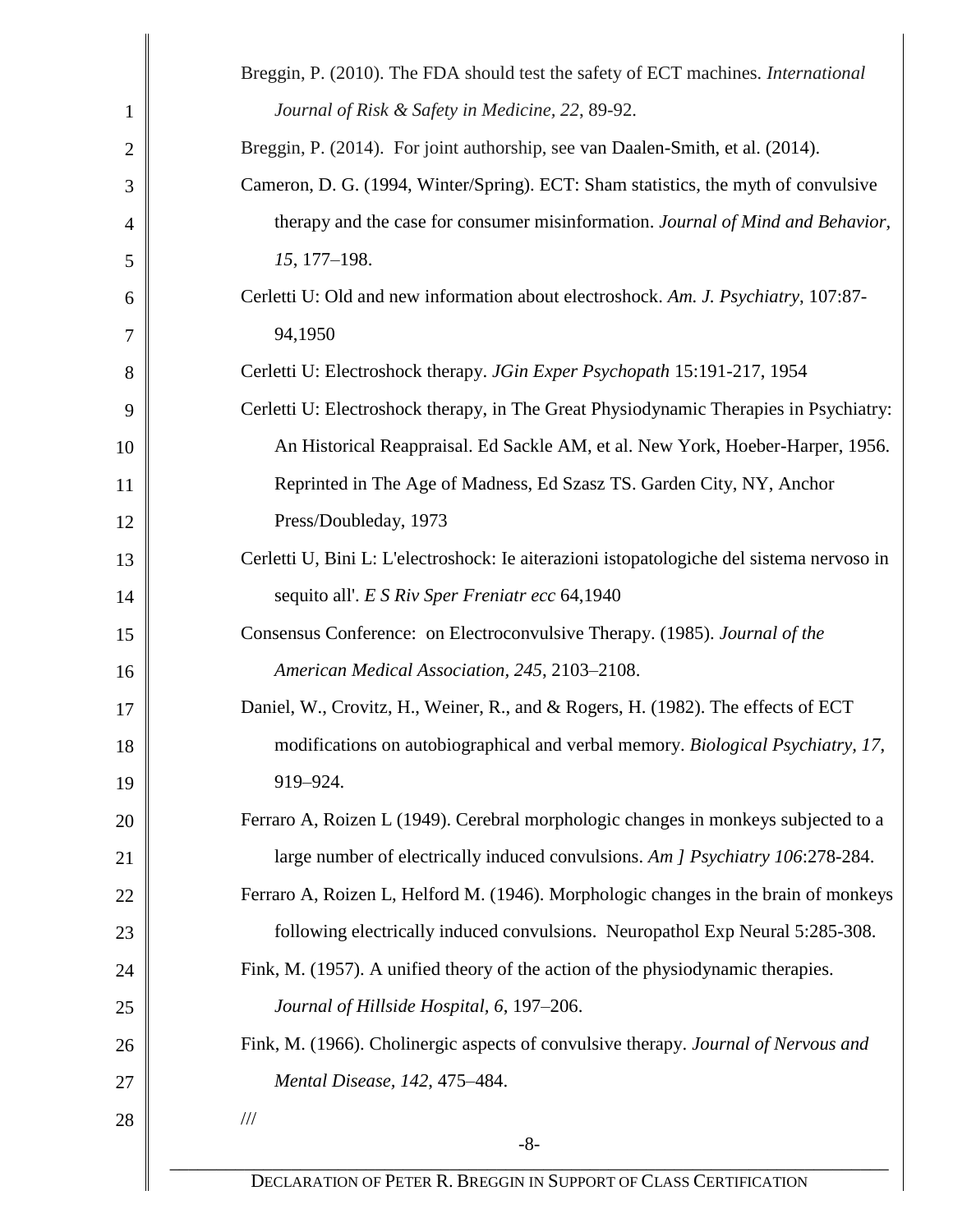|                | Fink, M. (1974). Induced seizures and human behavior. In M. Fink, S. Kety, J.            |
|----------------|------------------------------------------------------------------------------------------|
|                |                                                                                          |
| 1              | McGaugh, and & T. Williams (Eds.), Psychobiology of convulsive therapy. New              |
| $\overline{2}$ | York: John Wiley.                                                                        |
| 3              | Frank, L. (1990). Electroshock: Death, brain damage, memory loss, and brainwashing.      |
| 4              | Journal of Mind and Behavior, 11, 489-512.                                               |
| 5              | Friedberg, J. (1977). Shock treatment, brain damage, and memory loss: A neurological     |
| 6              | perspective. American Journal of Psychiatry, 134, 1010–1014.                             |
| 7              | Halpern L, Peyser E. (1953). The effect of various convulsive procedures on the cranial  |
| 8              | vessels of the dog angiographically visualized. J. Neuropathol. Exp. Neural              |
| 9              | 12:277-282.                                                                              |
| 10             | Hartelius, H. (1952). Cerebral changes following electrically induced convulsions. Acta  |
| 11             | Psychiatrica Neurologica Scandinavica, 77(Suppl. XX), 1-128.                             |
| 12             | Hartelius, Book Review of Hartelius, 1952 (1953) AMA Archives of Neurology 7 (5),        |
| 13             | 685-686.                                                                                 |
| 14             | Heilbrunn G, Weil, A. (1942). Pathologic changes in the central nervous system in        |
| 15             | experimental electric shock. Arch. Neurol. Psychiatry 47:918-927.                        |
| 16             | Impastato D. (1957). Prevention of fatalities in electroshock therapy. Dis. Nerv. Syst.  |
| 17             | 18(Sec 2):34-75, 1957.                                                                   |
| 18             | Janis, I. L. (1948). Memory loss following electroconvulsive treatments. Journal of      |
| 19             | Personality, 17, 29-32.                                                                  |
| 20             | Janis, I. L. (1950). Psychological effects of electric convulsive treatments. Journal of |
| 21             | Nervous and Mental Disease, 111, 359-397, 469-489.                                       |
| 22             | Janis, I. L., and & Astrachan, M. (1951). The effect of electroconvulsive treatments on  |
| 23             | memory efficiency. Journal of Abnormal Psychology, 46, 501–511.                          |
| 24             | Kahn, R., Fink, M., and & Weinstein, E. (1956). Relation of amobarbital test to clinical |
| 25             | improvement in electroshock. Archives of Neurology and Psychiatry, 76, 23–29.            |
| 26             | Maletzky, B. M. (1981). Multiple-monitored electroconvulsive therapy. Boca Raton,        |
| 27             | FL: CRC Press.                                                                           |
| 28             | $\frac{1}{1}$                                                                            |
|                | $-9-$                                                                                    |
|                | DECLARATION OF PETER R. BREGGIN IN SUPPORT OF CLASS CERTIFICATION                        |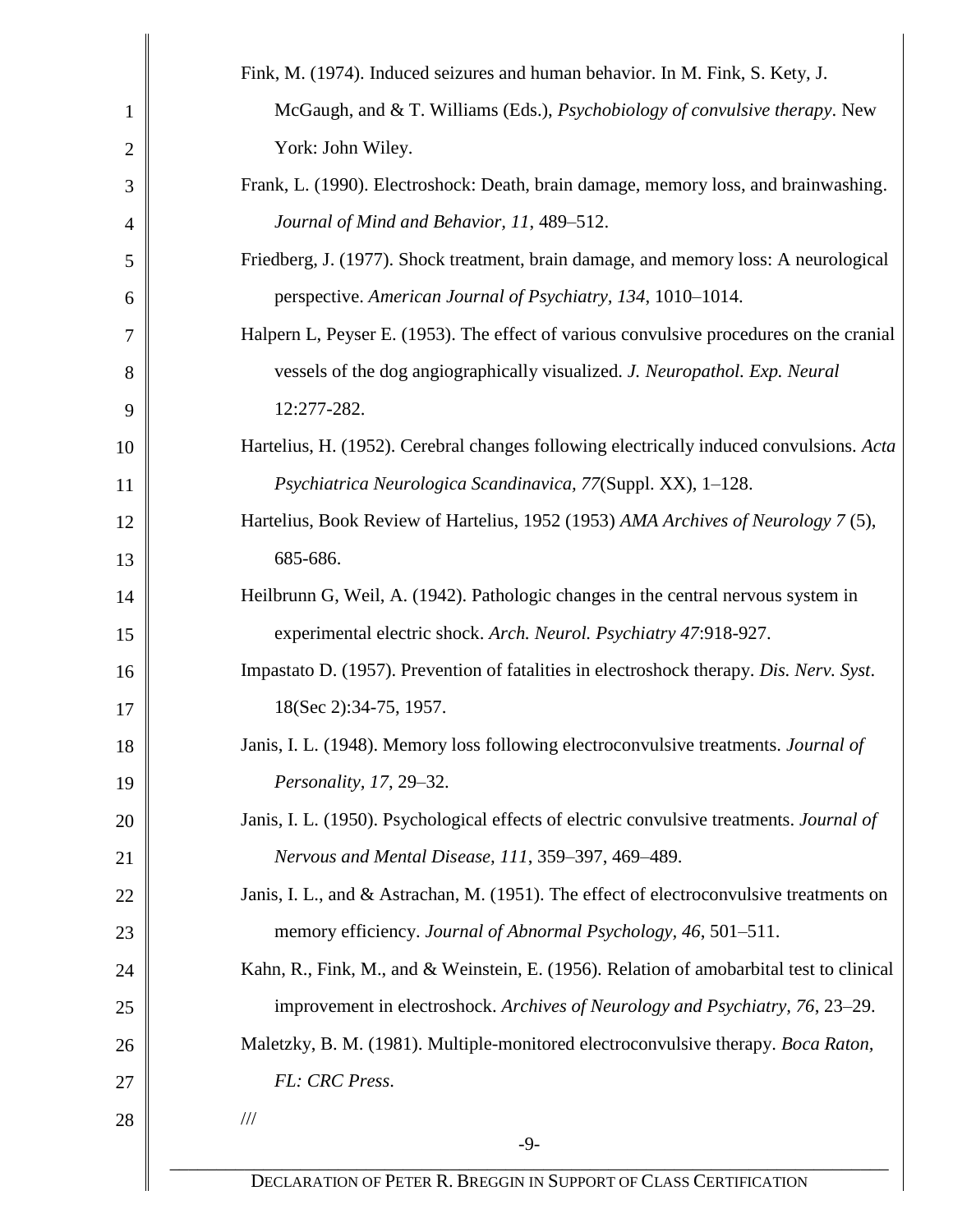|                | Meldrum, B. S., and & Brierley, J. B. (1973, January). Prolonged epileptic seizures in   |
|----------------|------------------------------------------------------------------------------------------|
| $\mathbf{1}$   | primates: Ischemic cell change and its relation to ictal physiological events.           |
| $\overline{2}$ | Archives of Neurology, 28, 10-17.                                                        |
| 3              | Meldrum, B. S., Horton, R. W., and & Brierley, J. B. (1974). Epileptic brain damage in   |
| 4              | adolescent baboons following seizures induced by allylglycine. Brain, 97, 407-           |
| 5              | 418.                                                                                     |
| 6              | Meldrum, B. S., Vigouroux, R. A., and & Brierley, J. B. (1973). Systematic factors and   |
| 7              | epileptic brain damage: Prolonged seizures in paralyzed, artificially ventilated         |
| 8              | baboons. Archives of Neurology, 29, 82-87.                                               |
| 9              | Neuberger, K., Whitehead, H., Rutledge, E. & Ebaugh, F. (1942). Pathologic changes       |
| 10             | in the brains of dogs given repeated electric shocks. American Journal of Medical        |
| 11             | Science, 204, 381-387.                                                                   |
| 12             | Pettinati, H., and & Bonner, K. (1984). Cognitive functioning in depressed geriatric     |
| 13             | patients with a history of ECT. American Journal of Psychiatry, 141, 49-52.              |
| 14             | Sackeim, H., Prudic, J., Devanand, D., Kiersky, J., Fitzsimons, L., Moody, B.,           |
| 15             | McElhiney, M., Coleman, E., and Settembrino, Jet al. (1993). Effects of stimulus         |
| 16             | intensity and electrode placement on the efficacy and cognitive effects of               |
| 17             | electroconvulsive therapy. New England Journal of Medicine, 328, 839–846.                |
| 18             | Sackeim, H., Prudic, J., Fuller, R., Keilp, J., Lavori, P., & and Olfson, M. (2007). The |
| 19             | cognitive effects of electroconvulsive therapy in community settings.                    |
| 20             | Neuropsychopharmacology, 32, 244-254.                                                    |
| 21             | Squire, L., and & Slater, P. (1983). Electroconvulsive therapy and complaints of         |
| 22             | memory dysfunction: A prospective three-year follow-up study. British Journal of         |
| 23             | Psychiatry, $142$ , $1-8$ .                                                              |
| 24             | Templer, D. (1992). ECT and permanent brain damage. In D. I. Templer, L. C.              |
| 25             | Hartlage, and & W. G. Cannon (Eds.), Preventable brain damage (pp. 72–79). New           |
| 26             | York: Springer.                                                                          |
| 27             | Templer, D., Hartlage, L., & and Cannon, W. (Eds.). (1992). (Eds.). Preventable brain    |
| 28             | damage. New York: Springer.                                                              |
|                | $-10-$                                                                                   |
|                | DECLARATION OF PETER R. BREGGIN IN SUPPORT OF CLASS CERTIFICATION                        |

 $\parallel$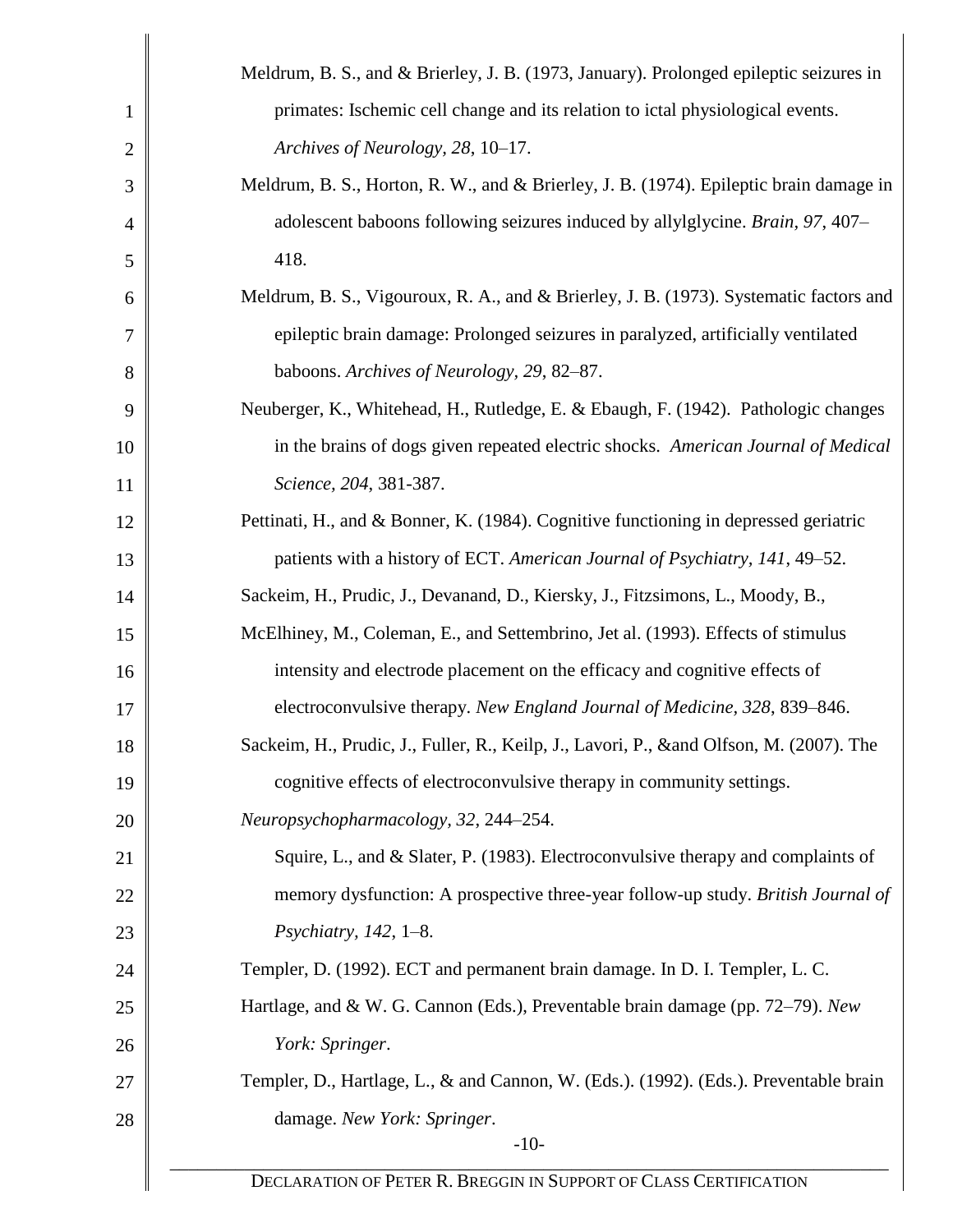Templer, D., and Veleber, D. (1982). Can ECT permanently harm the brain? *Clinical Neuropsychology, 4*,(2), 62–66.

1

2

3

4

van Daalen-Smith, C.; Adam, S.; **Breggin, P**.; and LeFrançois, B. (2014) The Utmost Discretion: How Presumed Prudence Leaves Children Susceptible to Electroshock. *Children & Society, 28*, 205-217.

5 6 7 8 9 10 11 12 19. Memory impairment such as that observed after ECT does not occur naturally, nor is it caused by depression or other psychiatric disorders. The memory loss follows the typical, expected pattern following a discrete, traumatic physical injury to the brain and in fact is similar in its clinical effects to other forms of injury to the head and brain. The possible exception is that ECT seems to produce an especially drastic impact upon personal memories of one's experiences in life, such as family celebrations, holidays, work accomplishments, and educational experiences. For this reason, the harm caused by ECT is particularly destructive to personal identity.

13 14 15 16 17 18 19 20 20. Based upon my active involvement in this industry, my experience, training and review of all relevant materials including the nature of the "informed consent" that is generally discussed in the medical communities that offer ECT treatment, physicians that administer ECT do not generally acknowledge or advise of any risk of brain damage, permanent memory loss, or the loss of self that ECT victims frequently report. This is often very discouraging to patients who do not understand why their cognitive abilities have been so severely affected following ECT. Many health professionals tell patients injured by ECT that it is harmless and that their perceived dysfunction in the brain and mind is a "mental illness."

21 22 23 24 25 26 21. The psychiatric profession is keenly influenced by device manufacturers' research and required FDA reporting. The Manufacturer and User Facility Device Experience ("MAUDE") database houses medical device reports submitted to the FDA by mandatory reporters and serves as a primary source of information for psychiatrists and other medical professionals to rely on in evaluating and informing patients of the relative risk and safety of utilizing medical devices.

27 28 -11- 22. If the manufacturers fully performed their reporting and testing requirements, the psychiatric community would be informed of all risks of ECT through the required mandatory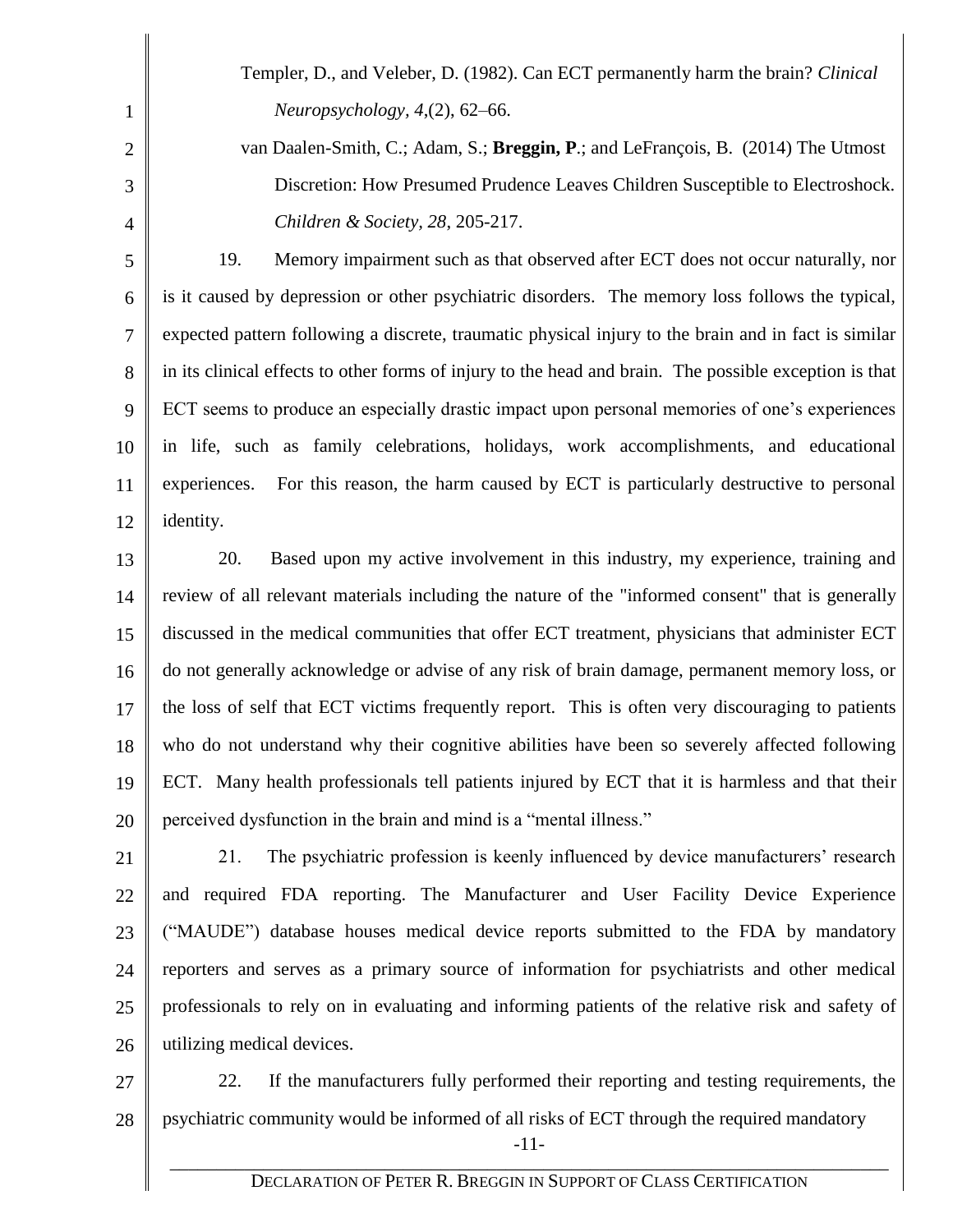1 2 reporting of any adverse events required to be reported and/or addressed by manufacturers in the MAUDE database.

3 4 5 6 7 8 9 10 11 23. If the ECT device manufacturers had reported upon any adverse events associated with the administration of ECT in the use of their devices to the FDA as required so that they appear within the MAUDE database, the psychiatric community would have utilized the MAUDE database reporting as an avenue to become informed of such untoward events. Such reporting associated with ECT provides the medical community as a whole with information regarding the risks of utilizing the ECT procedures and in informing our patients of known risks, the dangers and the inherent damages known to be universally caused by ECT. Had there been reporting over the years as required, physicians administering ECT would have been apprised of the grave dangers inherent in ECT in time to prevent injury.

12 13 14 15 16 17 18 24. I have served as the expert witness in numerous actions where adverse events, such as brain damage, have occurred as a result of ECT. Despite these actions where adverse events were alleged and did occur, I am not aware that the manufacturers of ECT devices, including MECTA Corporation and Somatics, LLC investigated or reported to the FDA those adverse events and understand they have continued to manufacture, sell and distribute their ECT machines. I am not aware of any reporting of any such known adverse ECT events reported by any ECT manufacturer within the FDA's MAUDE database.

19 20 21 22 23 25. In the previous litigation actions that I have been involved addressing the injuries caused by ECT, the defense has often portrayed the individual plaintiffs' injuries as stand-alone events, rather than the remarkably uniform result of an invariably injurious psychiatric practice that has repeated itself continuously over the years that ECT has been utilized in the psychiatric community.

24 25 26 27 28 26. I believe ECT is still available as a treatment methodology and remaining on the market today because of the substantial influence and power of the psychiatric lobby which gains from and supports ECT. Based upon my experience and involvement, it is not uncommon for psychiatrists to typically charge whatever the insurance will cover for a session of ECT. In addition, anesthesiologists and the facility, as well as others, are all compensated from an ECT